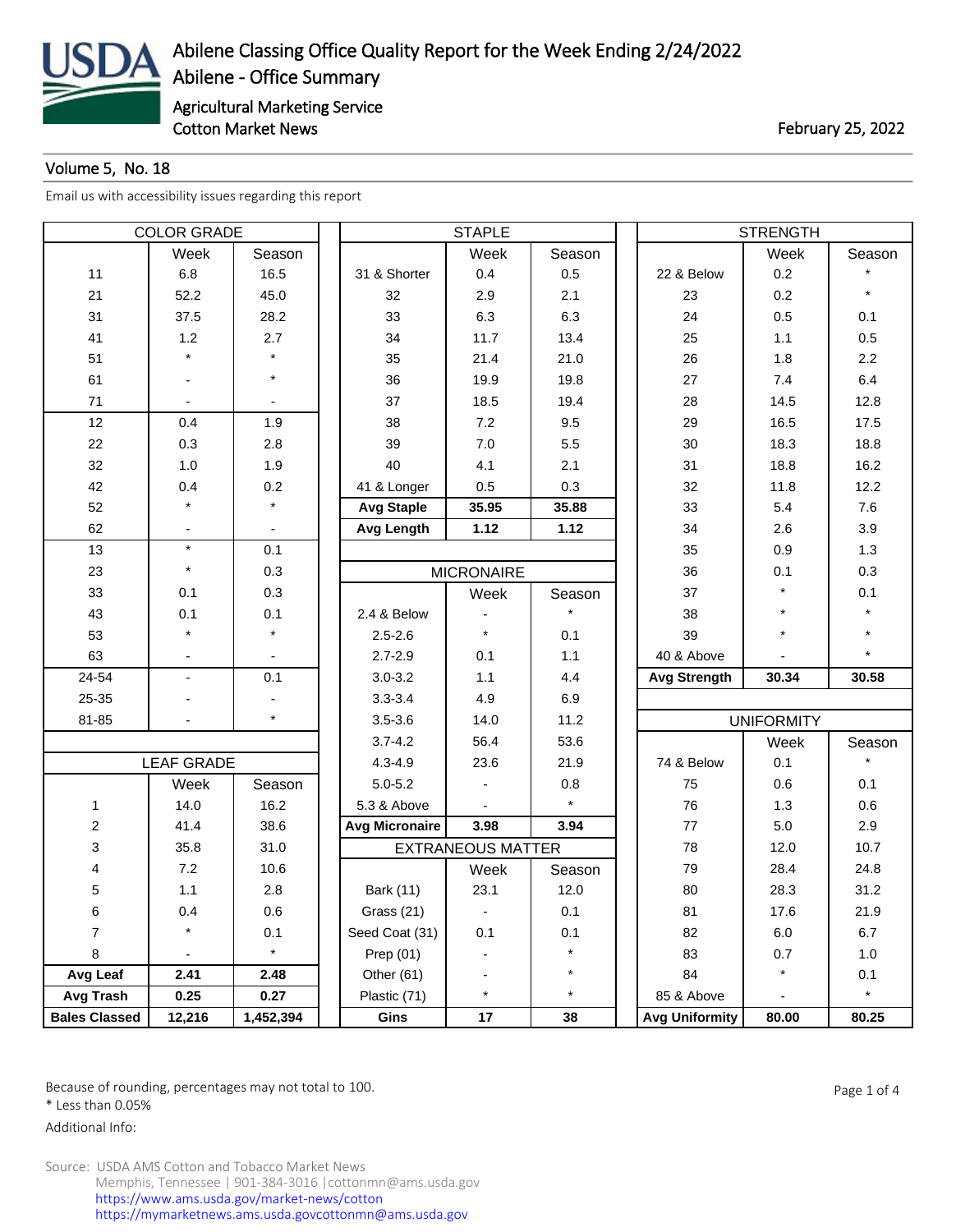

Cotton Market News **February 25, 2022** 

## Volume 5, No. 18

[Email us with accessibility issues regarding this report](mailto:mars@ams.usda.gov)

| <b>COLOR GRADE</b>   |                   |                | <b>STAPLE</b>         |                          |              |  | <b>STRENGTH</b>       |                          |         |  |
|----------------------|-------------------|----------------|-----------------------|--------------------------|--------------|--|-----------------------|--------------------------|---------|--|
|                      | Week              | Season         |                       | Week                     | Season       |  |                       | Week                     | Season  |  |
| 11                   |                   | 8.5            | 31 & Shorter          |                          | 0.3          |  | 22 & Below            |                          |         |  |
| 21                   |                   | 21.9           | 32                    |                          | 2.3          |  | 23                    | $\overline{\phantom{0}}$ |         |  |
| 31                   |                   | 53.6           | 33                    |                          | 7.2          |  | 24                    |                          | 0.1     |  |
| 41                   |                   | 10.5           | 34                    |                          | 18.6         |  | 25                    |                          | 0.5     |  |
| 51                   |                   | 0.2            | 35                    |                          | 27.4         |  | 26                    |                          | 1.0     |  |
| 61                   |                   | $\star$        | 36                    |                          | 25.0         |  | 27                    |                          | 2.3     |  |
| 71                   |                   | $\blacksquare$ | 37                    |                          | 15.5         |  | 28                    |                          | 5.2     |  |
| 12                   | $\sim$            | 1.5            | 38                    |                          | 3.0          |  | 29                    |                          | 16.3    |  |
| 22                   |                   | 1.2            | 39                    |                          | 0.6          |  | 30                    |                          | 26.9    |  |
| 32                   |                   | 1.7            | 40                    |                          | 0.2          |  | 31                    |                          | 21.1    |  |
| 42                   |                   | 0.2            | 41 & Longer           |                          | $\star$      |  | 32                    |                          | 13.7    |  |
| 52                   |                   | $\star$        | <b>Avg Staple</b>     | $\blacksquare$           | 35.27        |  | 33                    |                          | 8.6     |  |
| 62                   |                   |                | <b>Avg Length</b>     | $\overline{\phantom{a}}$ | 1.10         |  | 34                    |                          | 3.4     |  |
| 13                   |                   | 0.3            |                       |                          |              |  | 35                    |                          | 0.9     |  |
| 23                   |                   | $\star$        |                       | <b>MICRONAIRE</b>        |              |  | 36                    |                          | 0.2     |  |
| 33                   |                   | 0.1            |                       | Week                     | Season       |  | 37                    |                          |         |  |
| 43                   |                   | 0.1            | 2.4 & Below           |                          |              |  | 38                    |                          |         |  |
| 53                   |                   | $\star$        | $2.5 - 2.6$           |                          | 0.2          |  | 39                    |                          |         |  |
| 63                   |                   |                | $2.7 - 2.9$           |                          | 0.7          |  | 40 & Above            |                          |         |  |
| 24-54                | $\overline{a}$    | 0.1            | $3.0 - 3.2$           |                          | 2.5          |  | <b>Avg Strength</b>   | ÷,                       | 30.98   |  |
| 25-35                |                   |                | $3.3 - 3.4$           |                          | 3.7          |  |                       |                          |         |  |
| 81-85                |                   | $\star$        | $3.5 - 3.6$           |                          | 6.1          |  |                       | <b>UNIFORMITY</b>        |         |  |
|                      |                   |                | $3.7 - 4.2$           |                          | 32.9         |  |                       | Week                     | Season  |  |
|                      | <b>LEAF GRADE</b> |                | $4.3 - 4.9$           |                          | 48.1         |  | 74 & Below            |                          |         |  |
|                      | Week              | Season         | $5.0 - 5.2$           |                          | 5.8          |  | 75                    |                          |         |  |
| $\mathbf{1}$         |                   | 3.8            | 5.3 & Above           |                          | 0.2          |  | 76                    |                          | 0.2     |  |
| $\boldsymbol{2}$     |                   | 23.4           | <b>Avg Micronaire</b> | $\blacksquare$           | 4.25         |  | 77                    |                          | 1.2     |  |
| 3                    |                   | 39.6           |                       | <b>EXTRANEOUS MATTER</b> |              |  | 78                    |                          | 4.3     |  |
| 4                    |                   | 23.9           |                       | Week                     | Season       |  | 79                    |                          | 14.6    |  |
| 5                    |                   | 7.2            | Bark (11)             |                          | 25.0         |  | 80                    |                          | 32.8    |  |
| 6                    |                   | 1.8            | Grass (21)            |                          | 0.2          |  | 81                    |                          | 36.2    |  |
| $\overline{7}$       |                   | 0.2            | Seed Coat (31)        |                          | 0.2          |  | 82                    |                          | 10.0    |  |
| 8                    |                   | 0.1            | Prep $(01)$           |                          |              |  | 83                    | -                        | $0.8\,$ |  |
| Avg Leaf             | $\blacksquare$    | 3.14           | Other (61)            |                          |              |  | 84                    | -                        | $\star$ |  |
| Avg Trash            | $\blacksquare$    | 0.40           | Plastic (71)          |                          | $\star$      |  | 85 & Above            |                          |         |  |
| <b>Bales Classed</b> | ٠                 | 129,780        | Gins                  | ۰                        | $\mathbf{3}$ |  | <b>Avg Uniformity</b> | $\blacksquare$           | 80.76   |  |

Because of rounding, percentages may not total to 100. And the set of the set of 4 and 2 of 4 \* Less than 0.05%

Additional Info: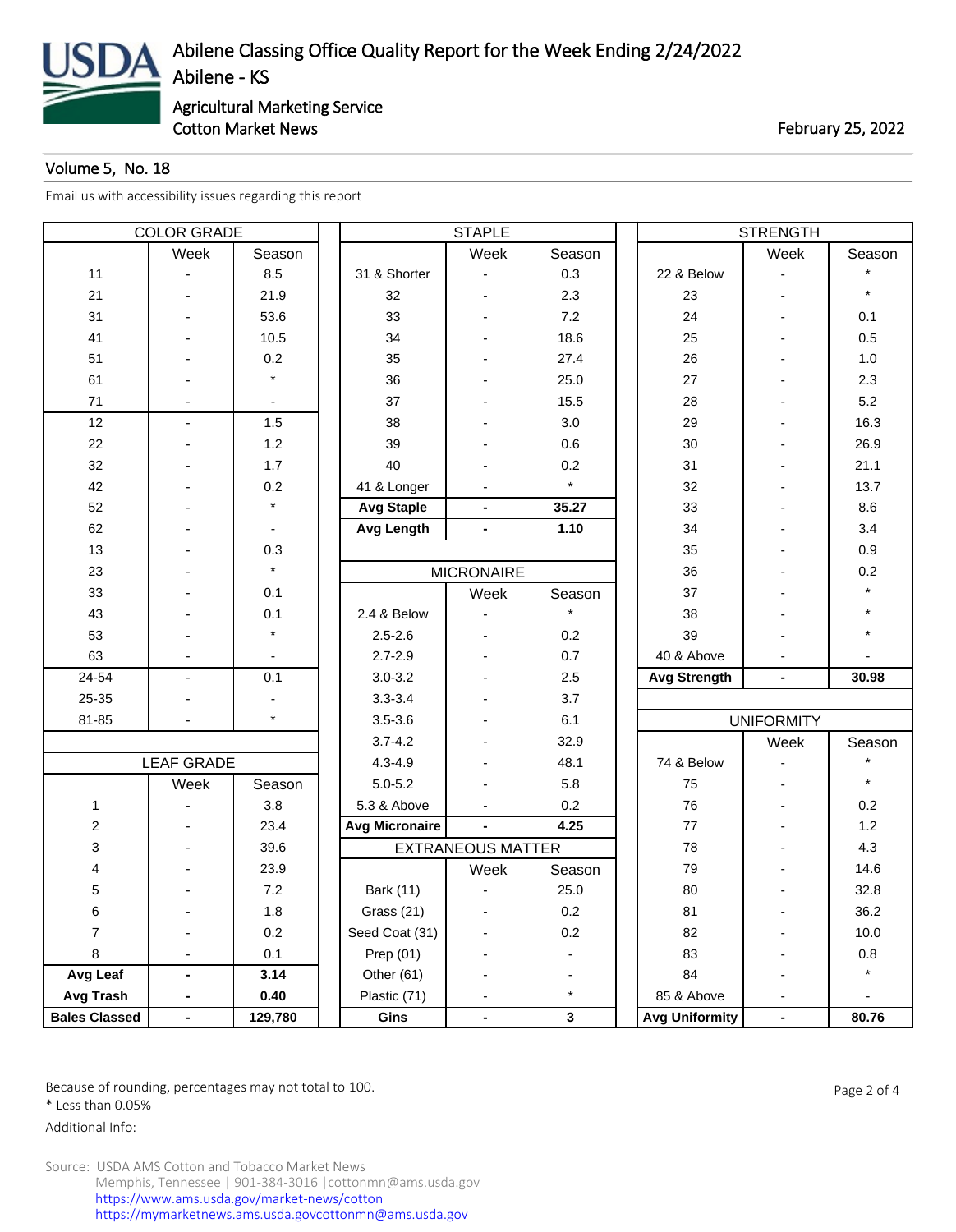

Cotton Market News **February 25, 2022** 

## Volume 5, No. 18

[Email us with accessibility issues regarding this report](mailto:mars@ams.usda.gov)

| <b>COLOR GRADE</b>      |                   |         | <b>STAPLE</b>         |                          |          |  | <b>STRENGTH</b>       |                   |         |  |
|-------------------------|-------------------|---------|-----------------------|--------------------------|----------|--|-----------------------|-------------------|---------|--|
|                         | Week              | Season  |                       | Week                     | Season   |  |                       | Week              | Season  |  |
| 11                      | 8.5               | 8.6     | 31 & Shorter          |                          | 0.1      |  | 22 & Below            |                   |         |  |
| 21                      | 48.8              | 47.1    | 32                    | 0.1                      | 1.0      |  | 23                    |                   | $\star$ |  |
| 31                      | 39.2              | 35.5    | 33                    | 0.9                      | 2.8      |  | 24                    |                   | 0.1     |  |
| 41                      | 0.8               | 3.2     | 34                    | 1.8                      | 6.9      |  | 25                    | $\star$           | 0.3     |  |
| 51                      |                   |         | 35                    | 9.7                      | 12.9     |  | 26                    | 0.2               | 1.1     |  |
| 61                      |                   | $\star$ | 36                    | 14.4                     | 15.5     |  | 27                    | 2.7               | 3.5     |  |
| 71                      |                   |         | 37                    | 18.3                     | 25.0     |  | 28                    | 6.6               | 8.2     |  |
| 12                      | 1.3               | $1.0$   | 38                    | 18.2                     | 17.5     |  | 29                    | 10.0              | 13.4    |  |
| 22                      | 0.7               | 1.9     | 39                    | 20.6                     | 12.2     |  | 30                    | 16.9              | 16.8    |  |
| 32                      | 0.5               | 1.6     | 40                    | 14.2                     | 5.2      |  | 31                    | 21.5              | 17.8    |  |
| 42                      |                   | 0.2     | 41 & Longer           | 1.8                      | 0.9      |  | 32                    | 20.3              | 16.8    |  |
| 52                      |                   | $\star$ | <b>Avg Staple</b>     | 37.66                    | 36.82    |  | 33                    | 12.7              | 12.2    |  |
| 62                      |                   |         | Avg Length            | 1.18                     | 1.15     |  | 34                    | 6.3               | 6.8     |  |
| 13                      | $\blacksquare$    | $\star$ |                       |                          |          |  | 35                    | 2.2               | 2.3     |  |
| 23                      |                   | 0.3     |                       | <b>MICRONAIRE</b>        |          |  | 36                    | 0.5               | $0.5\,$ |  |
| 33                      | 0.2               | 0.3     |                       | Week                     | Season   |  | 37                    | 0.1               | 0.1     |  |
| 43                      |                   | 0.1     | 2.4 & Below           |                          |          |  | 38                    |                   |         |  |
| 53                      |                   |         | $2.5 - 2.6$           |                          | 0.2      |  | 39                    | $\star$           |         |  |
| 63                      |                   |         | $2.7 - 2.9$           | 0.1                      | 1.3      |  | 40 & Above            |                   |         |  |
| 24-54                   | $\blacksquare$    | 0.1     | $3.0 - 3.2$           | 1.7                      | 5.9      |  | <b>Avg Strength</b>   | 31.53             | 31.29   |  |
| 25-35                   |                   |         | $3.3 - 3.4$           | 6.6                      | 9.1      |  |                       |                   |         |  |
| 81-85                   |                   | $\star$ | $3.5 - 3.6$           | 17.4                     | 13.5     |  |                       | <b>UNIFORMITY</b> |         |  |
|                         |                   |         | $3.7 - 4.2$           | 53.9                     | 51.9     |  |                       | Week              | Season  |  |
|                         | <b>LEAF GRADE</b> |         | $4.3 - 4.9$           | 20.2                     | 17.9     |  | 74 & Below            |                   |         |  |
|                         | Week              | Season  | $5.0 - 5.2$           |                          | 0.2      |  | 75                    |                   | 0.1     |  |
| $\mathbf{1}$            | 18.8              | 15.2    | 5.3 & Above           |                          | $\star$  |  | 76                    | 0.4               | 0.3     |  |
| $\overline{\mathbf{c}}$ | 31.2              | 37.8    | <b>Avg Micronaire</b> | 3.91                     | 3.87     |  | 77                    | 1.8               | 1.6     |  |
| 3                       | 42.5              | 33.7    |                       | <b>EXTRANEOUS MATTER</b> |          |  | 78                    | 7.7               | 6.7     |  |
| 4                       | $7.5\,$           | 10.3    |                       | Week                     | Season   |  | 79                    | 21.7              | 18.6    |  |
| 5                       | $\star$           | 2.3     | Bark (11)             | 11.3                     | 6.7      |  | 80                    | 29.9              | 31.5    |  |
| 6                       |                   | 0.4     | Grass (21)            |                          | 0.1      |  | 81                    | 25.4              | 28.4    |  |
| $\overline{7}$          |                   | 0.1     | Seed Coat (31)        |                          | $\star$  |  | 82                    | 11.5              | 10.7    |  |
| 8                       |                   | $\star$ | Prep $(01)$           |                          | $^\star$ |  | 83                    | 1.6               | 1.9     |  |
| Avg Leaf                | 2.39              | 2.49    | Other (61)            |                          | $\star$  |  | 84                    |                   | 0.2     |  |
| Avg Trash               | 0.25              | 0.27    | Plastic (71)          |                          | $\star$  |  | 85 & Above            |                   | $\star$ |  |
| <b>Bales Classed</b>    | 3,477             | 505,311 | Gins                  | 4                        | 12       |  | <b>Avg Uniformity</b> | 80.54             | 80.62   |  |

Because of rounding, percentages may not total to 100. And the set of the set of the Page 3 of 4

\* Less than 0.05%

Additional Info: